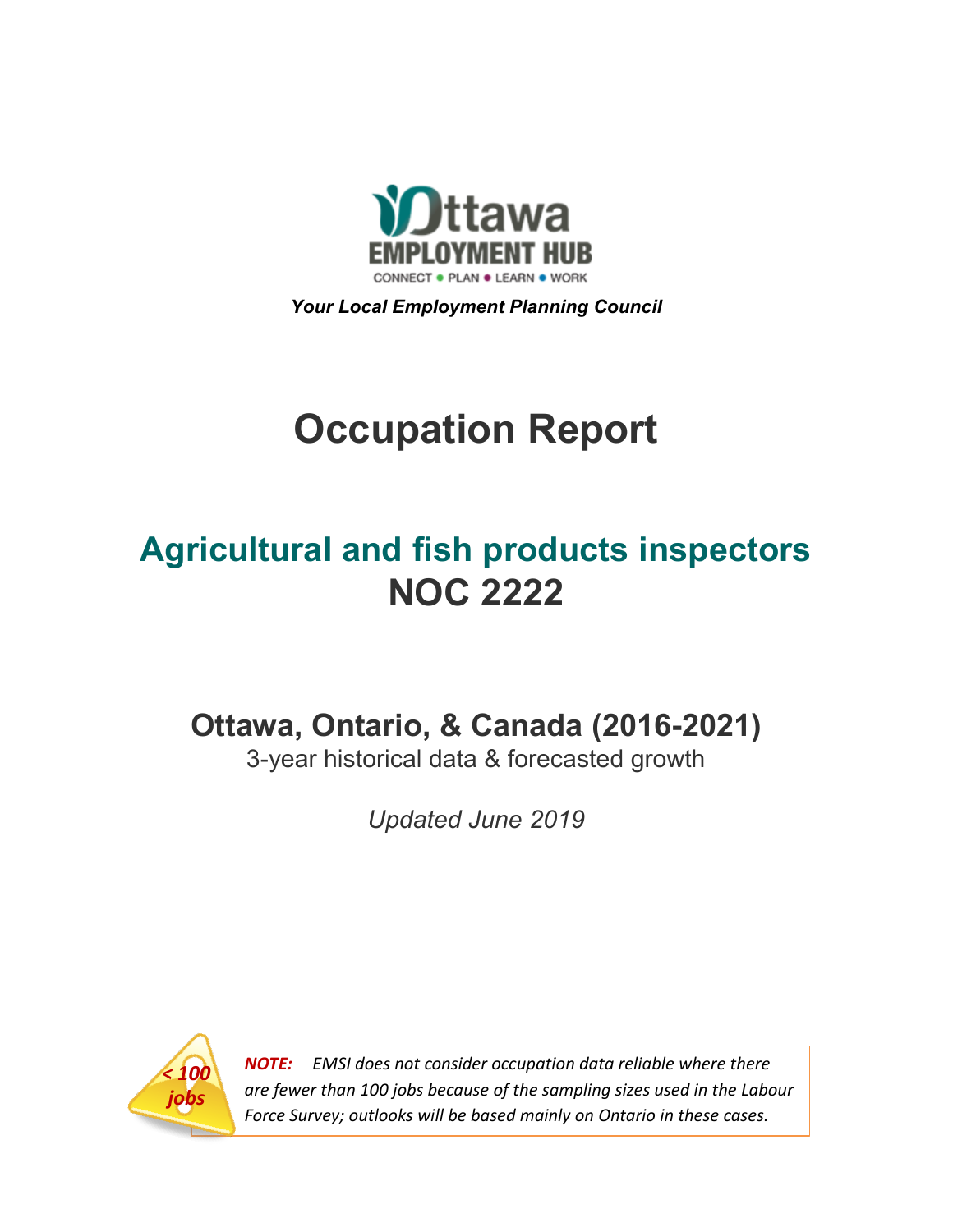

| <b>Agricultural and fish products inspectors</b> | <b>Ottawa Outlook</b> |
|--------------------------------------------------|-----------------------|
|--------------------------------------------------|-----------------------|

| <b>Ottawa Outlook</b> |
|-----------------------|
|                       |

| חחו | , |
|-----|---|
|     |   |

 $L$ imited  $\star$  Fair  $\star\star$  Good  $\star\star\star$ 

*Based on past and forecasted growth.*

#### **A Local Snapshot**

- Employment in this occupation **declined in Ottawa from 2016 to 2018** (**7.4%**); it is forecast to **increase 3.5%** over the next three years.
- **None** were **unemployed in Ottawa in 2016; none** of those in this occupation were **self-employed**.
- **Median hourly wage** for this occupation was **\$33.29**.
- **96.9%** of the 2018 jobs were in the **Other federal services** industry sector.
- Ottawa has a **higher share of this occupation** than the nation.
- **Provincially**, this occupation showed a decrease from 2016 to 2018 (**6.8%**); it is expected to increase over the next three years (**6.0%**).

#### **Overview**

| <b>Ottawa Jobs (2018)</b>          | <b>200</b> (none were self-employed) |                      |         |
|------------------------------------|--------------------------------------|----------------------|---------|
| 2016 Ottawa Unemployment Rate      | $0.0\%$                              | Ontario              | $3.5\%$ |
| Location Quotient to Nation (2018) | 1.34                                 |                      |         |
| Change in Jobs (2016 - 2018)       | $-7.4%$                              | $(2018 - 2021)$ 3.5% |         |

*NOTE: Location quotient (LQ) is a way of quantifying how concentrated a particular occupation is in a region compared to the nation or province. A quotient of 1.00 means Ottawa has the same share of the occupation as the nation/province. A quotient higher than 1.00 means Ottawa has a greater share, and lower than 1.00 means Ottawa's share is lower than the average.*

## **OTTAWA | Percentile Earnings** *(not including self-employed)*



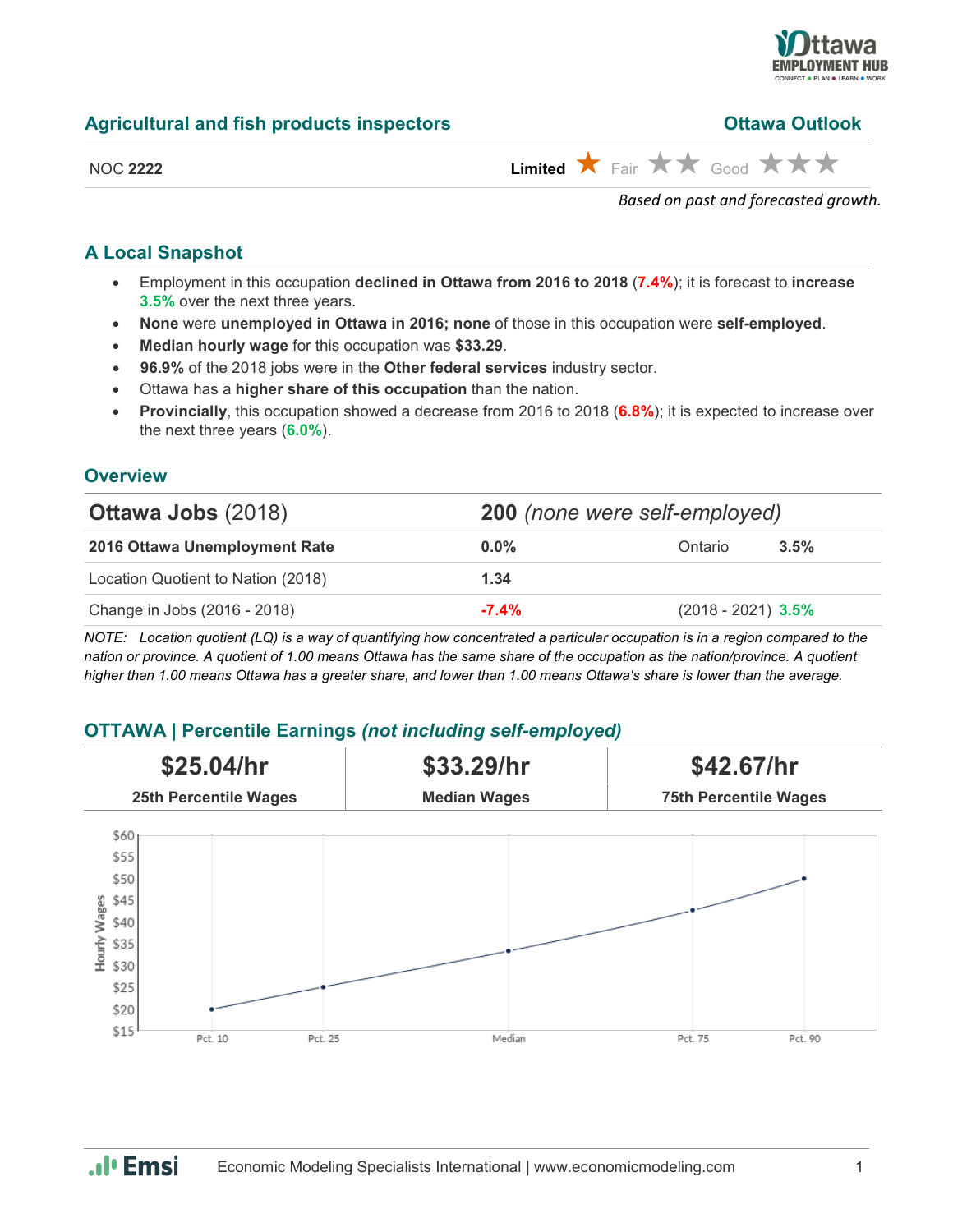

## **Ottawa | Growth**

| 216              | 207              |                    |                      |
|------------------|------------------|--------------------|----------------------|
| <b>2016 Jobs</b> | <b>2021 Jobs</b> | Change (2016-2021) | % Change (2016-2021) |

# **Regional Trends**



|           | <b>Region</b> |               | <b>2016 Jobs</b> | 2021 Jobs | Change | % Change |
|-----------|---------------|---------------|------------------|-----------|--------|----------|
| $\bullet$ | Ottawa        |               | 216              | 207       | $-9$   | $-4.2%$  |
| $\bullet$ | Ontario       |               | 1,490            | 1,472     | $-18$  | $-1.2%$  |
| $\bullet$ | Canada        |               | 4,934            | 4,749     | $-185$ | $-3.7%$  |
|           |               | <b>Ottawa</b> |                  | Ontario   |        | Canada   |
| 2016 Jobs |               | 216           |                  | 1,490     |        | 4,934    |
| 2017 Jobs |               | 209           |                  | 1,450     |        | 4,869    |
| 2018 Jobs |               | 200           |                  | 1,389     |        | 4,670    |
| 2019 Jobs |               | 202           |                  | 1,417     |        | 4,687    |
| 2020 Jobs |               | 205           |                  | 1,446     |        | 4,717    |
| 2021 Jobs |               | 207           |                  | 1,472     |        | 4,749    |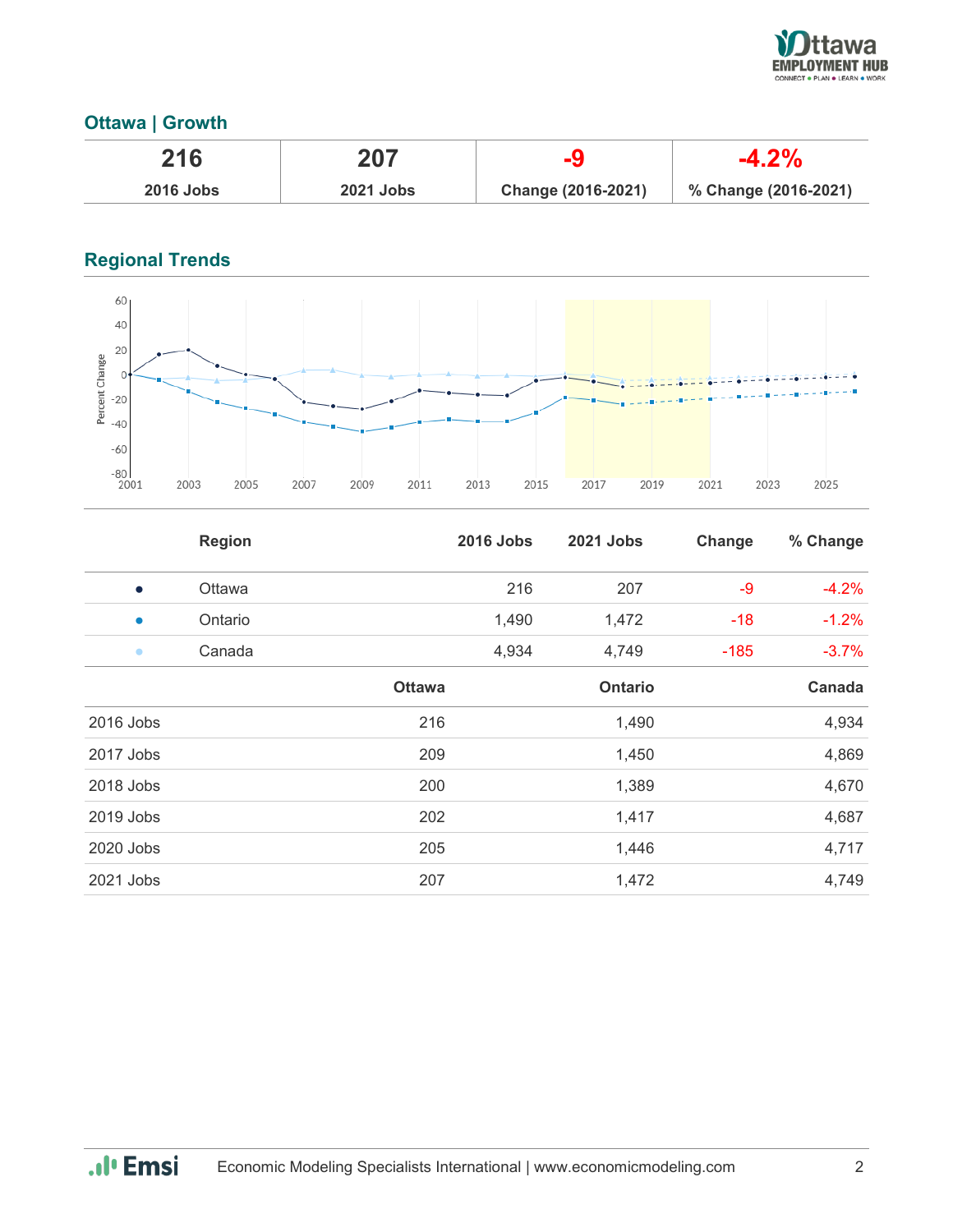

#### **Ottawa | Industries Employing this Occupation**

| <b>Industry</b>                                                      | Occupation<br>Jobs in<br><b>Industry</b><br>(2018) | $%$ of<br>Occupation<br>in Industry<br>(2018) | % of Total<br>Jobs in<br><b>Industry</b><br>(2018) |
|----------------------------------------------------------------------|----------------------------------------------------|-----------------------------------------------|----------------------------------------------------|
| Other federal services (9112-9119)                                   | 194                                                | 96.9%                                         | $0.2\%$                                            |
| Other support services                                               | ~10                                                | 0.9%                                          | $0.2\%$                                            |
| Business, professional, labour and other membership<br>organizations | ~10                                                | $0.7\%$                                       | $0.0\%$                                            |
| Provincial and territorial public administration                     | ~10                                                | 0.6%                                          | $0.0\%$                                            |
| Farms                                                                | 10<                                                | 0.4%                                          | $0.1\%$                                            |

*NOTE: Inverse staffing patterns provides a table of percentages that shows how regional occupations are divided up among regional industries. For example, an inverse staffing pattern for registered nurses may show that 70% of RNs are employed by hospitals, 10% by local government (i.e., public schools), 10% by nursing homes, and 10% by offices of physicians.*

#### **Educational programs and completions in Ottawa** *(public institutions only***)**

|                 | 5                                                    | 37                        |  |
|-----------------|------------------------------------------------------|---------------------------|--|
| Programs (2016) |                                                      | <b>Completions (2016)</b> |  |
| <b>CIP Code</b> | <b>Program</b>                                       | <b>Completions (2016)</b> |  |
| 01.10           | Food science and technology                          | 27                        |  |
| 30.33           | Sustainability studies                               |                           |  |
| 01.00           | $\overline{0}$<br>Agriculture, general               |                           |  |
| 01.03           | $\overline{0}$<br>Agricultural production operations |                           |  |
| 01.04           | Agricultural and food products processing            | $\mathbf{0}$              |  |

*NOTE: EMSI Analyst uses Statistics Canada's PSIS data to compile completions for postsecondary programs offered in Canada, classified by the 2016 CIP codes. 2016 data includes those who graduated in spring 2017.*

#### **Job Postings by Month**

*NOTE: There are NO newly published job postings first found between January 01, 2018 and December 31, 2018 AND location is Ottawa Census Sub-division for NOC0011, Vicinity Jobs.*